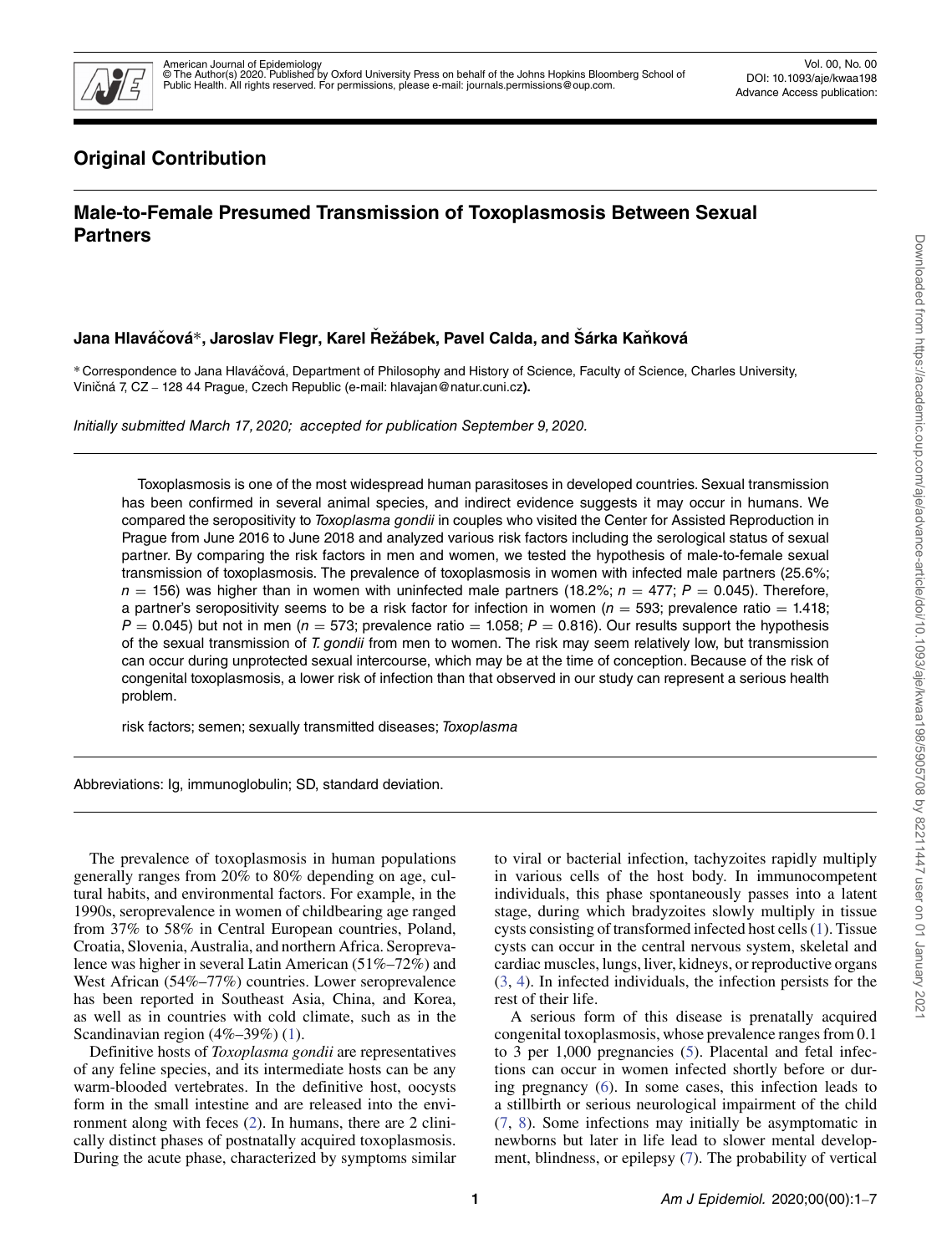transmission increases from 6% in the first trimester to 72% in the third trimester. However, infection in the first trimester has the most serious clinical impact on the fetus [\(9\)](#page-6-0). Possible sources of postnatally acquired infection are food or water contaminated with oocysts from cat excrement or consumption of tissue cysts in raw or undercooked meat of intermediate hosts [\(1\)](#page-5-0).

Sexual transmission of toxoplasmosis has been observed in several animal species. In rats and sheep who mated with an infected male of their respective species, both females and their offspring were infected [\(10,](#page-6-1) [11\)](#page-6-2). *Toxoplasma* has been sexually transmitted also during the natural mating of goats [\(12\)](#page-6-3). Female dogs, rabbits, and sheep were infected after artificial insemination with infected semen [\(13](#page-6-4)[–15\)](#page-6-5). The parasite's DNA, cysts, or tachyzoites were found in the reproductive organs of most of the aforementioned animal species [\(10,](#page-6-1) [13,](#page-6-4) [16,](#page-6-6) [17\)](#page-6-7). *Toxoplasma* was also found in the semen and reproductive organs of experimentally infected male pigs [\(18\)](#page-6-8) and cattle [\(19\)](#page-6-9).

There is a difference in response to *Toxoplasma* infection between female and male mice. Male mice rapidly respond to infection, with high levels of tumor necrosis factor-α and interferon-γ, which help regulate parasite proliferation. Females do not respond as quickly as males and, therefore, have a lower survival rate as well as higher *Toxoplasma* cyst burden  $(20)$ .

A review of parasitological literature shows that a large proportion of *Toxoplasma* infections in humans cannot be explained by contact with any known risk factor [\(21\)](#page-6-11). For instance, in 52% of women who gave birth to children with congenital toxoplasmosis, professionals were unable to find any exposure to a known risk factor [\(22\)](#page-6-12). Some scientists, therefore, propose the existence of unknown risk factors, including male-to-female transmission of toxoplasmosis via sexual intercourse  $(23)$  and oral sex  $(24)$ . So far, this hypothesis is supported only by indirect evidence. The prevalence of toxoplasmosis in women of childbearing age correlates with the prevalence of some sexually transmitted diseases in a large set of World Health Organization–member countries [\(23\)](#page-6-13). Unprotected sexual intercourse can be a shared risk factor. The probability of *Toxoplasma* infection in pregnant women positively correlates with the amount of unprotected sex before pregnancy. In infected women, the amount of unprotected sex with their child's father even correlated positively with the concentration of antibodies against *Toxoplasma*. These findings suggest that especially women with acute and postacute infections have a recent history of unprotected sex [\(23\)](#page-6-13). Moreover, an association even has been found between *Toxoplasma* infection and the number of reported sexual partners in patients with psychiatric diagnoses [\(25\)](#page-6-15). A high prevalence of toxoplasmosis has been reported in men who have sex with men [\(26\)](#page-6-16) and sex workers [\(27\)](#page-6-17). Unprotected sex can result in a *Toxoplasma* infection but also lead to conception and congenital toxoplasmosis in a child. Indirect support for hypothesis comes from the United States, where a higher prevalence of toxoplasmosis was observed in fathers of congenitally infected children (36%) than in the general male population (9.8%). Moreover, 13% of fathers tested up to 1 year after the child's birth had high levels of antibodies, which indicate recently acquired infection [\(28\)](#page-6-18). A 1971 study demonstrated the presence of *Toxoplasma* zoites in human ejaculate [\(29\)](#page-6-19), but since then, no other study has confirmed this, to our knowledge. Overall, the published results of animal and human studies provide strong support for the hypothesis of sexual transmission in humans.

The aim of this cross-sectional study was to find direct epidemiologic evidence for the sexual transmission of toxoplasmosis by semen. For this purpose, we examined the population of couples for toxoplasmosis and computed prevalence ratios for various risk factors, including partner's seropositivity, separately in female and male populations. We studied whether the transmission of toxoplasmosis in couples is unidirectional (i.e., whether a man's seropositivity is an epidemiologic risk factor for his female partner, whereas a woman's seropositivity is not a risk factor for her male partner).

## **METHODS**

#### **Study design and participants**

Data collection was conducted in the form of a crosssectional study that took place from June 2016 to June 2018 in collaboration with the Center for Assisted Reproduction at the Gynecological and Obstetric Clinic of the First Faculty of Medicine of the Charles University and the General University Hospital in Prague. The study initially involved 749 couples who visited the Center for Assisted Reproduction with fertility problems. Informed consent was obtained from all participants. Blood samples for serological testing for toxoplasmosis were collected during a routine examination. This research was approved by the Ethics Committee of General University Hospital in Prague (No. 384/16; 92/17) and by Institutional Review Board of the Faculty of Science, Charles University (No. 2015/29).

### **Questionnaire**

Both partners separately completed a questionnaire containing questions about age, relationship with the partner, medical history, and epidemiologic risk factors. The questionnaire also included the following questions: "Have you been exposed to the risk of sexually transmitted diseases (sex without condoms)? 1) never; 2) minimally (with 1–2 people over lifetime); 3) rarely (with 3–5 people over lifetime); 4) sometimes yes (with 6–10 people over lifetime); 5) very often (with more than 10 people over lifetime)"; "Population of the town or village where you spent most of your childhood: 1) *<*1,000; 2) 1,000–4,999; 3) 5,000–49,999; 4) 50,000–99,999; 5) 100,000–499,999; 6) ≥500,000"; "Cat as a household pet: 1) never in our family; 2) in the past and only briefly; 3) only in the past but for many years; 4) currently 1 cat; 5) currently 2 cats; 6) currently 3 cats; 7) currently more than 3 cats"; "Have you eaten poorly washed root vegetables (radishes, carrots*...* )?"; "Have you eaten or tasted raw meat?"; "Have you been in physical contact with garden soil without using gloves?" The answer options to the last 3 questions were "1) never; 2) minimally (1–2 times over lifetime); 3) rarely (3–5 times over lifetime);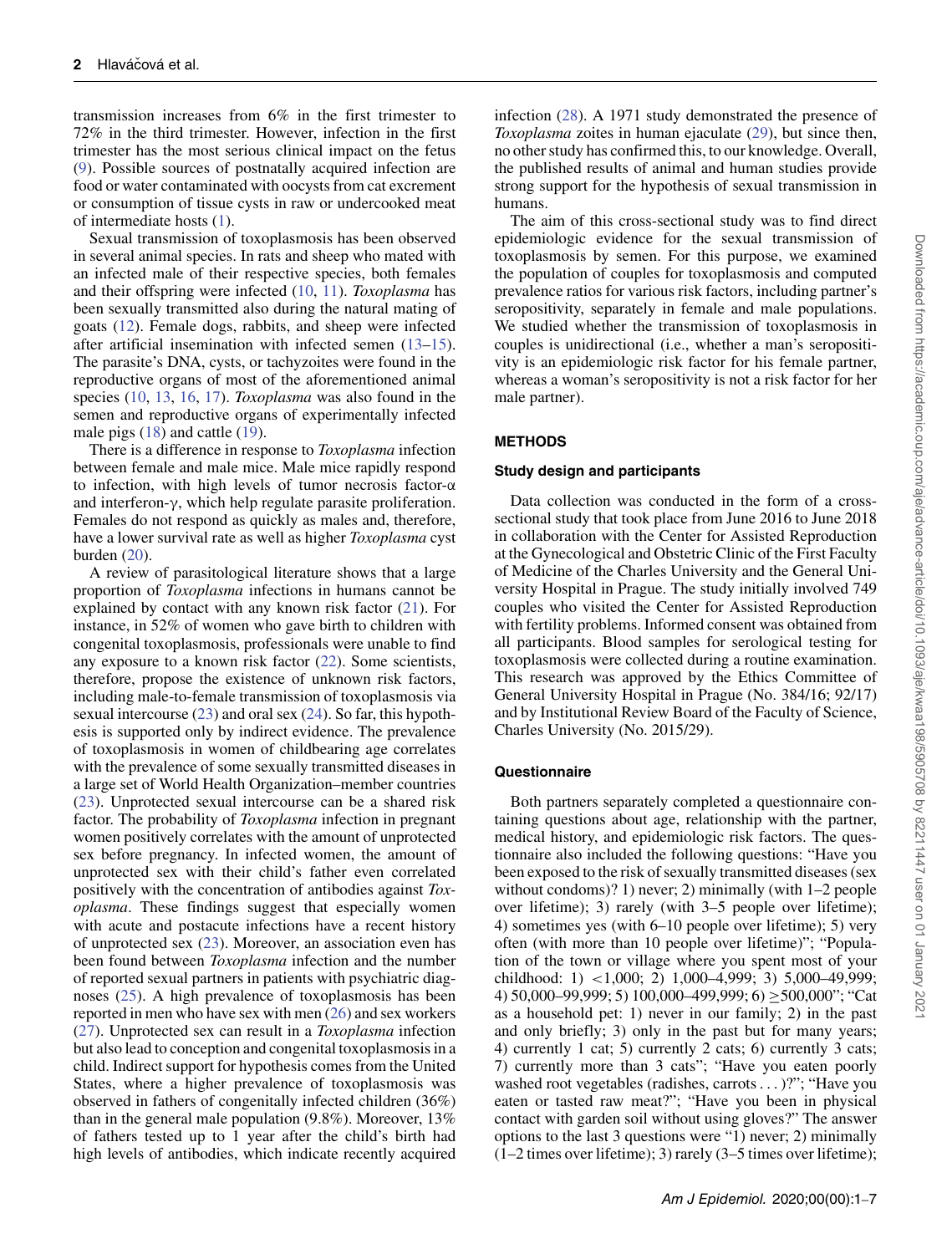in the online open-access repository Figshare (doi[:10.6084/](10.6084/m9.figshare.9198008)

4) occasionally (6–15 times over lifetime); 5) very often (16–50 times over lifetime); 6) more than 50 times over lifetime". The "cat" category was recorded as an ordinal variable: "number of cats kept as pets"  $(1, 2, 3 = 0; 4 = 1;$  $5 = 2$ ; 6, 7 = 3).

#### **Serological testing for toxoplasmosis**

Testing for toxoplasmosis was performed in the National Reference Laboratory for Toxoplasmosis at the State Health Institute in Prague by complement fixation test and by the enzyme-linked immunosorbent assay immunoglobulin (Ig) G test (TestLine Clinical Diagnostics, Brno-Královo Pole, Czech Republic). A negative result of both tests indicated the person was not infected with *T. gondii*, whereas positive results of both tests indicated the presence of anamnestic anti-*Toxoplasma* antibodies. In the case of high levels of IgG antibodies, IgM and IgA antibodies assays were also performed. The presence of high levels of IgM and IgA antibodies indicates acute toxoplasmosis and a recent infection.

#### **Statistical analysis**

One couple was excluded from the analysis because of suspected acute toxoplasmosis in the man. Another 64 couples with inconclusive test results (i.e., the result of 1 test was positive, the other negative) were also excluded from the analysis. Because of a possibility of *Toxoplasma* infection from previous partners, we excluded, prior to the analysis of male-to-female transmission, 51 couples in whom a *Toxoplasma*-infected woman reported exposure to the risk of sexually transmitted diseases (e.g., sex without condoms) with more than 2 people over their lifetime or did not answer the question. Similarly, before the second analysis of femaleto-male transmission, we excluded 69 couples in whom a *Toxoplasma*-infected man reported exposure to the risk of sexually transmitted diseases (e.g., sex without condoms) with more than 2 people over their lifetime or did not answer the question.

The data were analyzed in R, version 3.6.3 (R Foundation for Statistical Computing, Vienna, Austria) [\(30\)](#page-6-20). The Wilcoxon test was used to compare age in particular groups. Contingency tables and logistic regression methods were used to search for concordance in *Toxoplasma*-seropositivity status of partners. In the statistical model, the dependent variable was the participant's seropositivity, and independent variables were partner's seropositivity, age of the participant, size of town of residence in childhood, number of cats, ingestion of poorly washed root vegetables, ingestion of raw meat, and contact with garden soil. The probability of *Toxoplasma* infection increases with one's age, which is why we also tested the association between seropositivity of both partners by a partial Kendall correlation with a woman's age controlled. We used the *prLogistic* package to calculate prevalence ratios [\(31\)](#page-6-21) and the *mice* package to calculate missing values by multiple imputation method [\(32\)](#page-6-22). Missing values were calculated if the participant did not answer 1 question. If more answers were missing (most answers related to risk factors), the participant was excluded (1.42% of women and 3.25% of men). All data are available

#### **RESULTS**

#### **Descriptive statistics**

[m9.figshare.9198008\)](10.6084/m9.figshare.9198008).

The data set contained 684 couples. The proportion of infected women was not significantly higher than the proportion of infected men (26% vs. 24.1%;  $\chi^2$  = 0.658; *P* = 0.417). The mean length of the relationship was approximately 6.7 years (minimum,. 4 months; maximum, 24 years).

The first analysis (assessing male-to-female sexual transmission of toxoplasmosis) was conducted with 633 couples. Women's mean age (33.2 years; standard deviation  $(SD) = 4.7$ ) was lower than the mean age of their male partners (35.7 years;  $SD = 5.4$ ;  $P < 0.001$ ). The mean age of infected women (33.7 years;  $SD = 4.3$ ) did not differ from the mean age of uninfected women (33.0 years;  $SD = 4.8$ ;  $P = 0.119$ , and the mean age of infected male partners  $(36.1 \text{ years}; SD = 5.4)$  did not differ from the mean age of uninfected male partners (35.6 years;  $SD = 5.4$ ;  $P = 0.197$ ).

The second analysis, which tested female-to-male sexual transmission of toxoplasmosis, was conducted with 615 couples. Men's mean age (35.6 years;  $SD = 5.4$ ) was higher than the mean age of their female partners (33.2 years;  $SD = 4.8$ ;  $P < 0.001$ ). The mean age of infected men  $(35.7 \text{ years}; SD = 5.1)$  did not differ from the mean age of uninfected men (35.5 years;  $SD = 5.4$ ;  $P = 0.651$ ), but the mean age of infected female partners  $(33.9 \text{ years}; SD = 4.4)$ was significantly higher than the mean age of uninfected female partners (32.9 years;  $SD = 4.9$ ;  $P = 0.025$ ). Additional details about the population structure are listed in [Table 1.](#page-3-0)

### **Study of male-to-female sexual transmission of toxoplasmosis**

Prevalence of toxoplasmosis in women with infected male partners  $(25.6\%; n = 156)$  was compared to toxoplasmosis prevalence in women with uninfected male partners (18.2%;  $n = 477$ ), using contingency tables and the Pearson  $\chi^2$  test. The difference in prevalence between these 2 groups of women was significant ( $\chi^2$  = 4.016; df = 1; *P* = 0.045). Women with infected male partners thus were at a higher risk of toxoplasmosis than those with uninfected male partners (risk ratio = 1.406; 95% confidence interval: 1.013, 1.951). Also, the robust, nonparametric, partial Kendall correlation, with the woman's age controlled for, indicated a positive association between seropositivity of both partners (partial  $\tau = 0.079$ ;  $P = 0.003$ ).

According to logistic regression, there was a statistically significant association between women's seropositivity and the seropositivity of their male partners, as well as the size of place of residence in childhood. Other potential factors we considered (i.e., woman's age, number of cats, ingestion of poorly washed root vegetables, ingestion of raw meat, and contact with garden soil), did not correlate with the women's seropositivity. A total of 40 women did not answer all questions about risk factors in the questionnaire and, as a result, only 593 women were included in logistic regression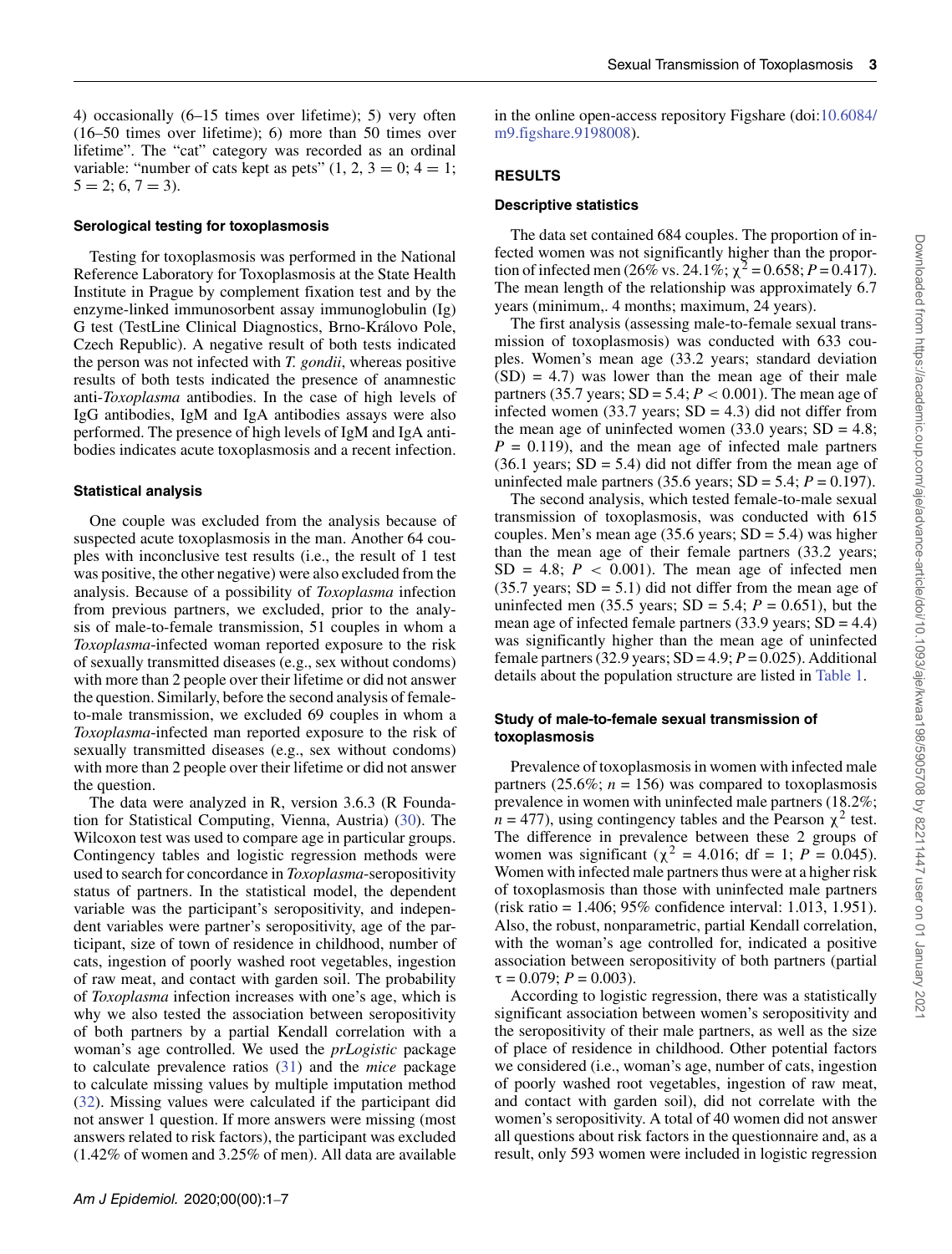<span id="page-3-0"></span>Table 1. Distribution of Answers to Selected Questionnaire Questions in Toxoplasma-Positive and Toxoplasma-Negative Men and Women, Prague, Czech Republic, 2016–2018

|                     | <b>Respondents' Answers</b> |      |                |      |                |      |     |      |     |      |                |      |                         |      |
|---------------------|-----------------------------|------|----------------|------|----------------|------|-----|------|-----|------|----------------|------|-------------------------|------|
| <b>Risk Factors</b> | 1                           |      | $\bf 2$        |      | 3              |      | 4   |      | 5   |      | 6              |      | $\overline{\mathbf{z}}$ |      |
|                     | No.                         | $\%$ | No.            | $\%$ | No.            | $\%$ | No. | %    | No. | $\%$ | No.            | %    | No.                     | $\%$ |
| Childhood residence |                             |      |                |      |                |      |     |      |     |      |                |      |                         |      |
| <b>TPW</b>          | 27                          | 22.9 | 18             | 15.3 | 34             | 28.8 | 11  | 9.3  | 8   | 6.8  | 20             | 17   |                         |      |
| <b>TNW</b>          | 57                          | 11.6 | 71             | 14.4 | 148            | 30   | 51  | 10.3 | 31  | 6.3  | 135            | 27.4 |                         |      |
| <b>TPM</b>          | 28                          | 29.8 | 15             | 16   | 20             | 21.3 | 11  | 11.7 | 4   | 4.3  | 16             | 17   |                         |      |
| <b>TNM</b>          | 70                          | 13.8 | 58             | 11.4 | 160            | 31.6 | 41  | 8.1  | 31  | 6.1  | 147            | 29   |                         |      |
| Household cats      |                             |      |                |      |                |      |     |      |     |      |                |      |                         |      |
| <b>TPW</b>          | 51                          | 40.5 | 16             | 12.7 | 23             | 18.3 | 24  | 19.1 | 11  | 8.7  | $\mathbf 0$    | 0    | 1                       | 0.8  |
| <b>TNW</b>          | 189                         | 38.2 | 73             | 14.8 | 84             | 17   | 100 | 20.2 | 32  | 6.5  | 8              | 1.6  | 9                       | 1.8  |
| <b>TPM</b>          | 31                          | 32.3 | 17             | 17.7 | 20             | 20.8 | 18  | 18.8 | 5   | 5.2  | 3              | 3.1  | 2                       | 2.1  |
| <b>TNM</b>          | 204                         | 39.8 | 90             | 17.6 | 84             | 16.4 | 91  | 17.8 | 35  | 6.8  | $\overline{2}$ | 0.4  | 6                       | 1.2  |
| Root vegetables     |                             |      |                |      |                |      |     |      |     |      |                |      |                         |      |
| <b>TPW</b>          | 21                          | 16.9 | 28             | 22.6 | 19             | 15.3 | 28  | 22.6 | 14  | 11.3 | 14             | 11.3 |                         |      |
| <b>TNW</b>          | 49                          | 9.8  | 80             | 16   | 109            | 21.8 | 146 | 29.2 | 58  | 11.6 | 58             | 11.6 |                         |      |
| <b>TPM</b>          | 6                           | 6.5  | 12             | 12.9 | 10             | 10.8 | 33  | 35.5 | 18  | 19.4 | 14             | 15.1 |                         |      |
| <b>TNM</b>          | 38                          | 7.6  | 60             | 12   | 74             | 14.8 | 135 | 27   | 77  | 15.4 | 116            | 23.2 |                         |      |
| Raw meat            |                             |      |                |      |                |      |     |      |     |      |                |      |                         |      |
| <b>TPW</b>          | 18                          | 14.6 | 24             | 19.5 | 26             | 21.1 | 36  | 29.3 | 14  | 11.4 | 5              | 4.1  |                         |      |
| <b>TNW</b>          | 81                          | 16.2 | 82             | 16.4 | 86             | 17.2 | 151 | 30.1 | 73  | 14.6 | 28             | 5.6  |                         |      |
| <b>TPM</b>          | 8                           | 8.7  | 18             | 19.6 | 12             | 13   | 34  | 37   | 15  | 16.3 | 5              | 5.4  |                         |      |
| <b>TNM</b>          | 55                          | 10.9 | 63             | 12.5 | 65             | 12.9 | 160 | 31.8 | 97  | 19.3 | 64             | 12.7 |                         |      |
| Garden soil         |                             |      |                |      |                |      |     |      |     |      |                |      |                         |      |
| <b>TPW</b>          | 4                           | 3.3  | 6              | 4.9  | 11             | 9    | 31  | 25.4 | 32  | 26.2 | 38             | 31.2 |                         |      |
| <b>TNW</b>          | 13                          | 2.6  | 14             | 2.8  | 50             | 10   | 126 | 25.2 | 111 | 22.2 | 186            | 37.2 |                         |      |
| <b>TPM</b>          | $\mathbf{1}$                | 1.1  | $\overline{2}$ | 2.2  | $\overline{2}$ | 2.2  | 11  | 11.8 | 28  | 30.1 | 49             | 52.7 |                         |      |
| <b>TNM</b>          | 13                          | 2.6  | 13             | 2.6  | 36             | 7.2  | 93  | 18.5 | 110 | 21.9 | 237            | 47.2 |                         |      |
|                     |                             |      |                |      |                |      |     |      |     |      |                |      |                         |      |

Abbreviations: TNM, Toxoplasma-negative men; TNW, Toxoplasma-negative women; TPM, Toxoplasma-positive men; TPW, Toxoplasmapositive women.

analysis. However, the results were similar even after calculating the missing values using the multiple imputation method  $(n = 624)$  [\(Table 2\)](#page-4-0).

#### **Study of female-to-male sexual transmission of toxoplasmosis**

We compared the prevalence of toxoplasmosis in men with infected ( $n = 156$ ; prevalence = 17.3%) and uninfected  $(n = 459;$  prevalence  $= 15\%)$  female partners using contingency tables and Pearson  $\chi^2$  test. We found no significant difference in prevalence between the 2 groups ( $\chi^2 = 0.457$ ; df = 1;  $P = 0.499$ ). The risk ratio of 1.151 (95% confidence interval: 0.767, 1.728) indicated no increase in contagion risk for men with infected female partners. Similarly, partial Kendall correlation, with the man's age controlled for, did

not reveal an association between seropositivity of both partners (partial  $τ = 0.027$ ;  $P = 0.318$ ).

Logistic regression likewise revealed no statistically significant association between men's seropositivity and the seropositivity of their female partners. However, we did identify 2 factors, namely the size of place of residence in childhood and contact with garden soil, that correlated with the seropositivity of men. A total of 42 men did not answer all questions about the risk factors and, as a result, 573 men were included in this analysis. Again, the results were similar after calculating the missing values by the multiple imputation method  $(n = 595)$  [\(Table 3\)](#page-4-1).

# **DISCUSSION**

Our results suggest that some women could get infected with *Toxoplasma* transmitted from their male partners. There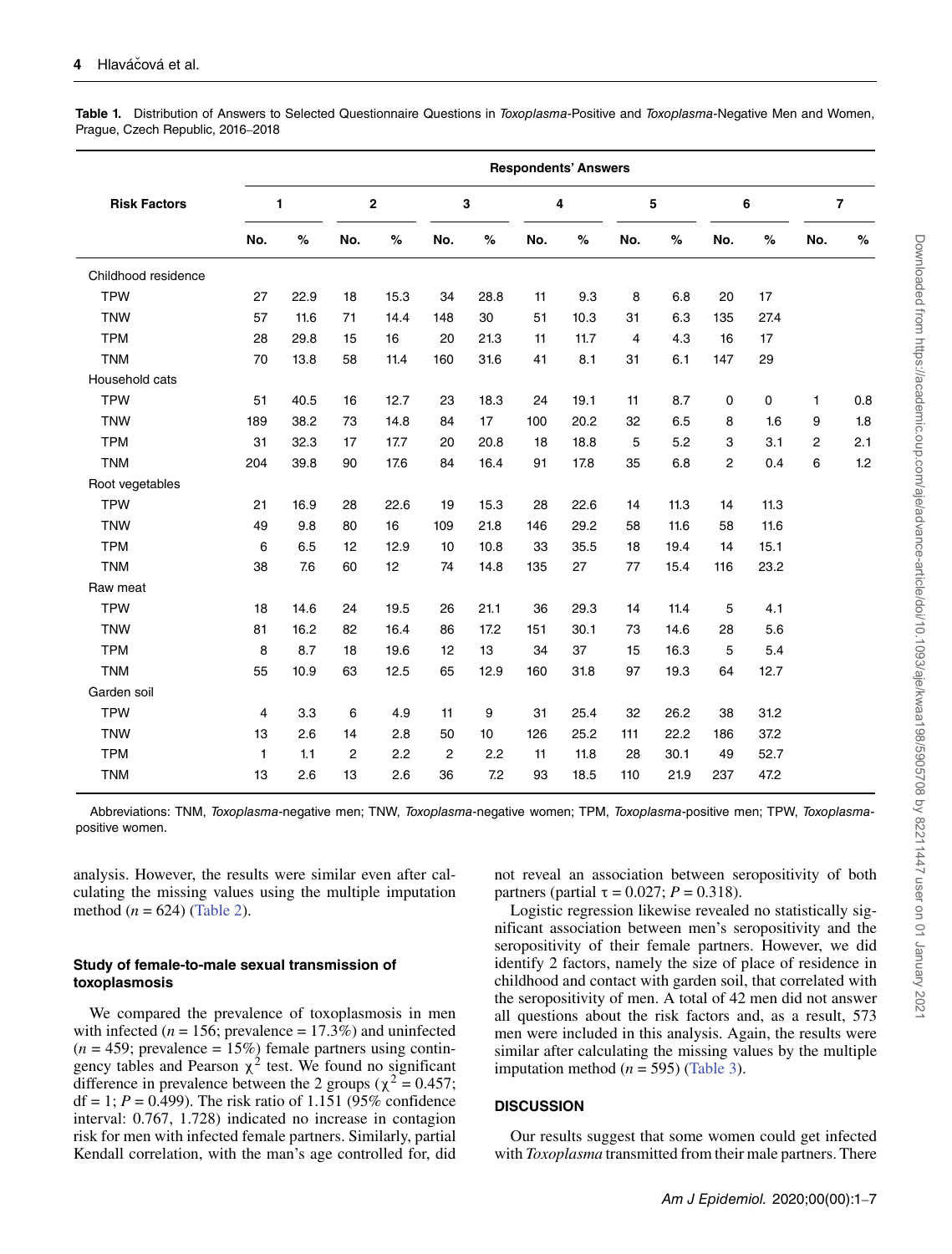| <b>Risk Factors</b>                        | <b>PR</b> | 95% CI       | P Value | $P'$ Value <sup>a</sup> |
|--------------------------------------------|-----------|--------------|---------|-------------------------|
| Partner's infection                        | 1.418     | 0.981, 2.049 | 0.045   | 0.063                   |
| Woman's age                                | 1.033     | 0.987, 1.081 | 0.072   | 0.056                   |
| Size of place of residence in childhood    | 0.836     | 0.748, 0.933 | < 0.001 | < 0.001                 |
| No. of cats kept as pets                   | 0.842     | 0.656, 1.081 | 0.163   | 0.296                   |
| Ingestion of poorly washed root vegetables | 0.900     | 0.792, 1.024 | 0.100   | 0.119                   |
| Ingestion of raw meat                      | 0.978     | 0.869, 1.101 | 0.713   | 0.970                   |
| Contact with garden soil                   | 0.957     | 0.831, 1.101 | 0.545   | 0.600                   |

<span id="page-4-0"></span>**Table 2.** Logistic Regression Results Showing the Associations of Various Factors for Toxoplasma Infection With Women's Seropositivity, Prague, Czech Republic, 2016–2018

Abbreviations: CI, confidence interval; PR, prevalence ratio.

 $a$  P value after multiple imputation method.

was a 1.4 times higher prevalence of toxoplasmosis in women in couples with infected male partners than in couples with uninfected male partners (25.6% vs. 18.2%). For women, a male partner's infection is a risk factor, whereas for men, infection of their female partner is not. These results support the hypothesis of unidirectional *Toxoplasma* transmission between sexual partners and, to our knowledge, represent the first indirect evidence for transmission by semen in humans.

Researchers who conducted a recent epidemiologic study in the Czech Republic reported higher toxoplasmosis prevalence in women  $(34.5\%)$  than in men  $(24\%)$   $(33)$ . In the same study, the researchers had also shown that until the age of 19 years, the prevalence of toxoplasmosis in boys and girls is similar. At approximately 30 years of age, the prevalence is significantly higher in women than in men. After this age, the prevalence in men stagnates or decreases, whereas in women it increases up to 50 years of age. All this evidence is fully compatible with the proposed existence of a unique (sexual) transmission route of toxoplasmosis for women, which starts to have an effect after the commencement of regular sexual activity.

Women infected during unprotected sexual intercourse thus could be responsible for the reported increase of prevalence of toxoplasmosis. On the other hand, however, when we looked at our entire data set, including participants infected with *Toxoplasma* who reported exposure to the risk of sexually transmitted diseases with more than 2 people over their lifetime, we did not see a significantly higher proportion of infected women (26%) than infected men (24.1%). This could be due to our atypical sample (i.e., subfertile individuals). A higher prevalence of toxoplasmosis was observed in subfertile men [\(34\)](#page-6-24) and subfertile women [\(35\)](#page-6-25). The traditional explanation for increasing prevalence of toxoplasmosis in women after age 20 years is based on their engagement in cooking rather than regular sexual activity [\(23,](#page-6-13) [36\)](#page-6-26). Nevertheless, our study did not identify raw meat consumption as a risk factor for infection, and the absence of a positive association between toxoplasmosis and raw meat consumption makes this traditional explanation less probable.

Sexual transmission of toxoplasmosis has been confirmed in many animal species and is currently considered in humans [\(23,](#page-6-13) [27\)](#page-6-17). Direct testing of sexual transmission in

| Czech Republic, 2016–2018 |       |              |         |                       |  |  |  |  |  |
|---------------------------|-------|--------------|---------|-----------------------|--|--|--|--|--|
| <b>Risk Factors</b>       | PR    | 95% CI       | P Value | P' Value <sup>a</sup> |  |  |  |  |  |
| Partner's infection       | 1.058 | 0.657, 1.704 | 0.816   | 0.984                 |  |  |  |  |  |

<span id="page-4-1"></span>**Table 3.** Logistic Regression Results Showing the Associations of Various Factors for Toxoplasma Infection With Men's Seropositivity, Prague,

Man's age 1.015 0.974, 1.057 0.470 0.464 Size of place of residence in childhood 0.831 0.732, 0.943 0.004 0.002 No. of cats kept as pets 1.108 0.825, 1.471 0.512 0.358 Ingestion of poorly washed root vegetables 0.901 0.768, 1.059 0.204 0.201 Ingestion of raw meat 0.914 0.786, 1.064 0.248 0.126 Contact with garden soil 1.307 1.307 1.020, 1.676 0.019 0.013

Abbreviations: CI, confidence interval; PR, prevalence ratio.

a P value after multiple imputation method.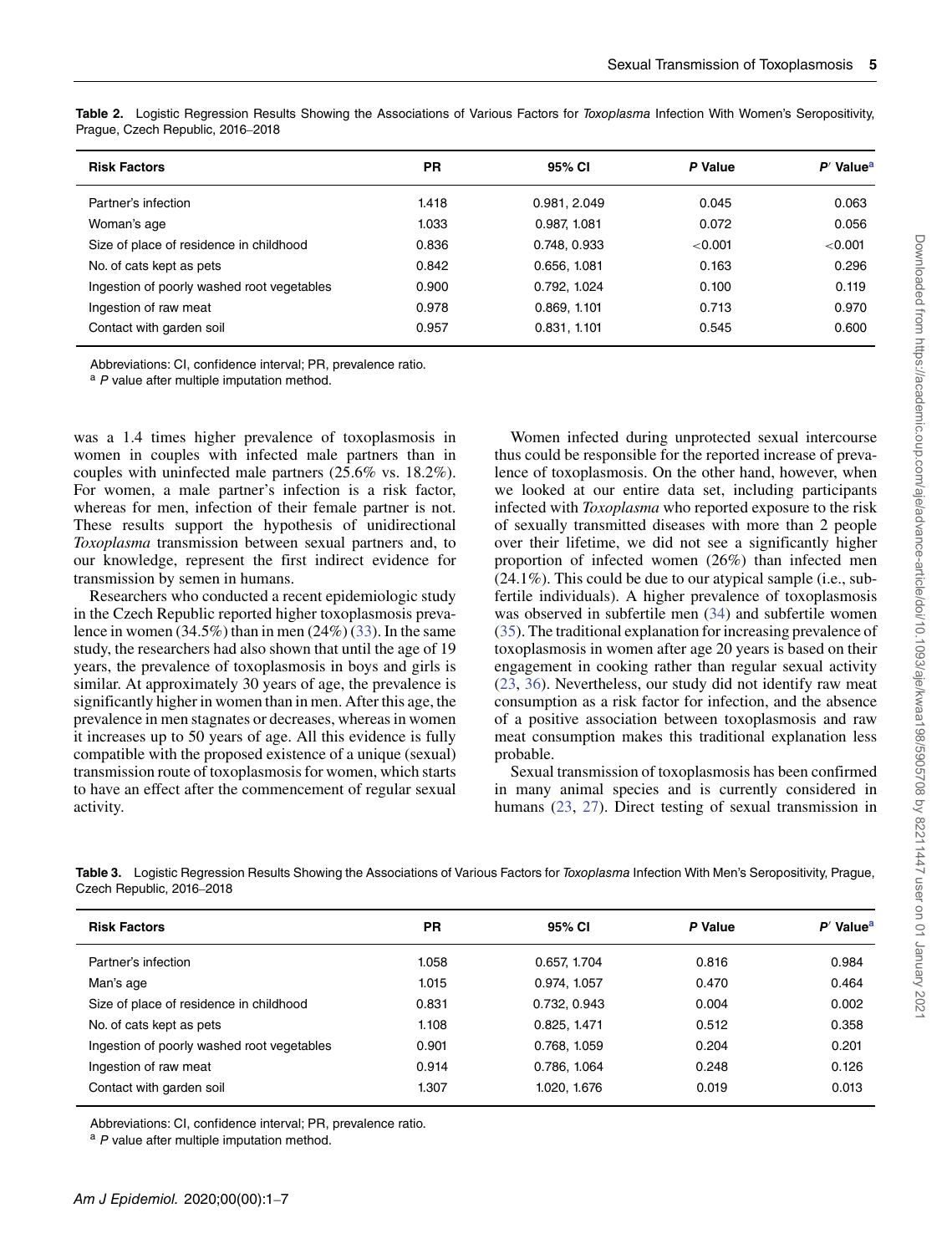humans is impossible; thus, only indirect evidence is available to support the hypothesis of sexual transmission of toxoplasmosis in humans. Recently, a high prevalence of toxoplasmosis was observed in fathers of congenitally infected children. More than 13% of fathers tested up to 1 year after their child's birth had a high concentration of anti-*Toxoplasma* IgG and, thus, probably were infected recently [\(28\)](#page-6-18). This finding also suggests that sexual transmission of toxoplasmosis may occur during the acute or early postacute phase of the zoonosis. In future studies, it would be crucial to find out which form of *Toxoplasma* (tachyzoites or bradyzoites) is present in the ejaculate of infected men in the latent and the acute phase of infection.

One could argue that repeated contact with a shared source of infection resulting from sharing residence, food, and eating habits could also play a role in the partner's (co)infection. Such shared exposure to the usual risk factors, however, cannot explain why male infection increases the risk of female infection, but female infection does not increase the risk of male infection. This pattern can be expected in the transmission of toxoplasmosis by ejaculate, and no other explanation readily comes to mind. Our data thus seem to support the hypothesis of male-to-female transmission of toxoplasmosis rather than the hypothesis based on common risk factors.

## **Limitations**

Our atypical data sample may seem to be a limitation when it comes to comparing the prevalence of toxoplasmosis in general. At a second glance, however, the subfertile individuals are an ideal sample for testing the hypothesis of sexual transmission, because the sample involves couples who had been trying to conceive for a long time and, therefore, had frequent unprotected sex.

We tried to eliminate or statistically control potential confounding variables (e.g., exclusion of participants who had been exposed to the risk of sexually transmitted diseases with *>*2 people over their lifetime because of the possibility of *Toxoplasma* infection from previous partners). However, the toxoplasmosis status of partners before the formation of the current couple was beyond our control. Nevertheless, it should be emphasized that the existence of such confounding variables could increase the risk of false-negative test results (i.e., nondetection of existing effects), not false-positive test results (i.e., detection of nonexistent effects).

The observed effect size for sexual transmission was low compared with the risk posed by other factors such as contact with garden soil or the consumption of raw meat that was found in other studies. Again, the small effect size (or small data sets) increased the risk of false-negative but not falsepositive results.

A cross-sectional study is inherently observational. Direct evidence for the existence of *Toxoplasma* transmission by semen could only be obtained by a manipulative study (i.e., by experimental infections). Such studies, of course, cannot be performed on humans.

### **Conclusion**

Toxoplasmosis is not officially classified as a sexually transmitted disease. Our results, however, show that men's infection increases the risk of a female partner's infection approximately 1.4 times. Sexual transmission of toxoplasmosis, though rare, could have a serious impact on the individuals thus affected and thereby also a general impact on public health. The infection could occur around the time of conception and result in congenital toxoplasmosis, the most serious form of the disease, and potential fetal damage.

# **ACKNOWLEDGMENTS**

Author affiliations: Department of Philosophy and History of Science, Faculty of Science, Charles University, Prague, Czech Republic (Jana Hlaváčová, Jaroslav Flegr, Sárka Kaňková); Center for Assisted Reproduction, Department of Obstetrics and Gynecology, First Faculty of Medicine, Charles University and General University Hospital, Prague, Czech Republic (Karel Režábek); and Fetal Medicine Center, Department of Obstetrics and Gynecology, First Faculty of Medicine, Charles University and General University Hospital, Prague, Czech Republic (Pavel Calda).

This research was supported by the Charles University Grant Agency (grant 104218); the Czech Science Foundation (grant 18-13692S); the Charles University Research Center Program (grant 204056); and the Ministry of Health of the Czech Republic (grant RVO-VFN64165).

We thank Dr. Anna Pilátová for final revisions of our text and Dr. Petr Tureček for advice on the use of statistical methods.

Conflict of interest: none declared.

# **REFERENCES**

- <span id="page-5-0"></span>1. Tenter AM, Heckeroth AR, Weiss LM. *Toxoplasma gondii:* from animals to humans. *Int J Parasitol*. 2000;30(12–13): 1217–1258.
- <span id="page-5-1"></span>2. Dubey JP, Lindsay DS, Speer CA. Structures of *Toxoplasma gondii* tachyzoites, bradyzoites, and sporozoites and biology and development of tissue cysts. *Clin Microbiol Rev*. 1998; 11(2):267–299.
- <span id="page-5-2"></span>3. Dubey JP. Long-term persistence of *Toxoplasma gondii* in tissues of pigs inoculated with *T. gondii* oocysts and effect of freezing on viability of tissue cysts in pork. *Am J Vet Res*. 1988;49(6):910–913.
- <span id="page-5-3"></span>4. Martinez-Garcia F, Regadera J, Mayer R, et al. Protozoan infections in the male genital tract. *J Urol*. 1996;156(2 Pt 1): 340–349.
- <span id="page-5-4"></span>5. Varella IS, Canti ICT, Santos BR, et al. Prevalence of acute toxoplasmosis infection among 41,112 pregnant women and the mother-to-child transmission rate in a public hospital in South Brazil. *Mem Inst Oswaldo Cruz*. 2009;104(2):383–388.
- <span id="page-5-5"></span>6. Robert-Gangneux F, Murat J-B, Fricker-Hidalgo H, et al. The placenta: a main role in congenital toxoplasmosis? *Trends Parasitol*. 2011;27(12):530–536.
- <span id="page-5-6"></span>7. Lopez A, Dietz VJ, Wilson M, et al. Preventing congenital toxoplasmosis. *MMWR Recomm Rep*. 2000;49(RR-2):59–68.
- <span id="page-5-7"></span>8. Wolf A, Cowen D, Paige BH. Toxoplasmic encephalomyelitis: III. A new case of granulomatous